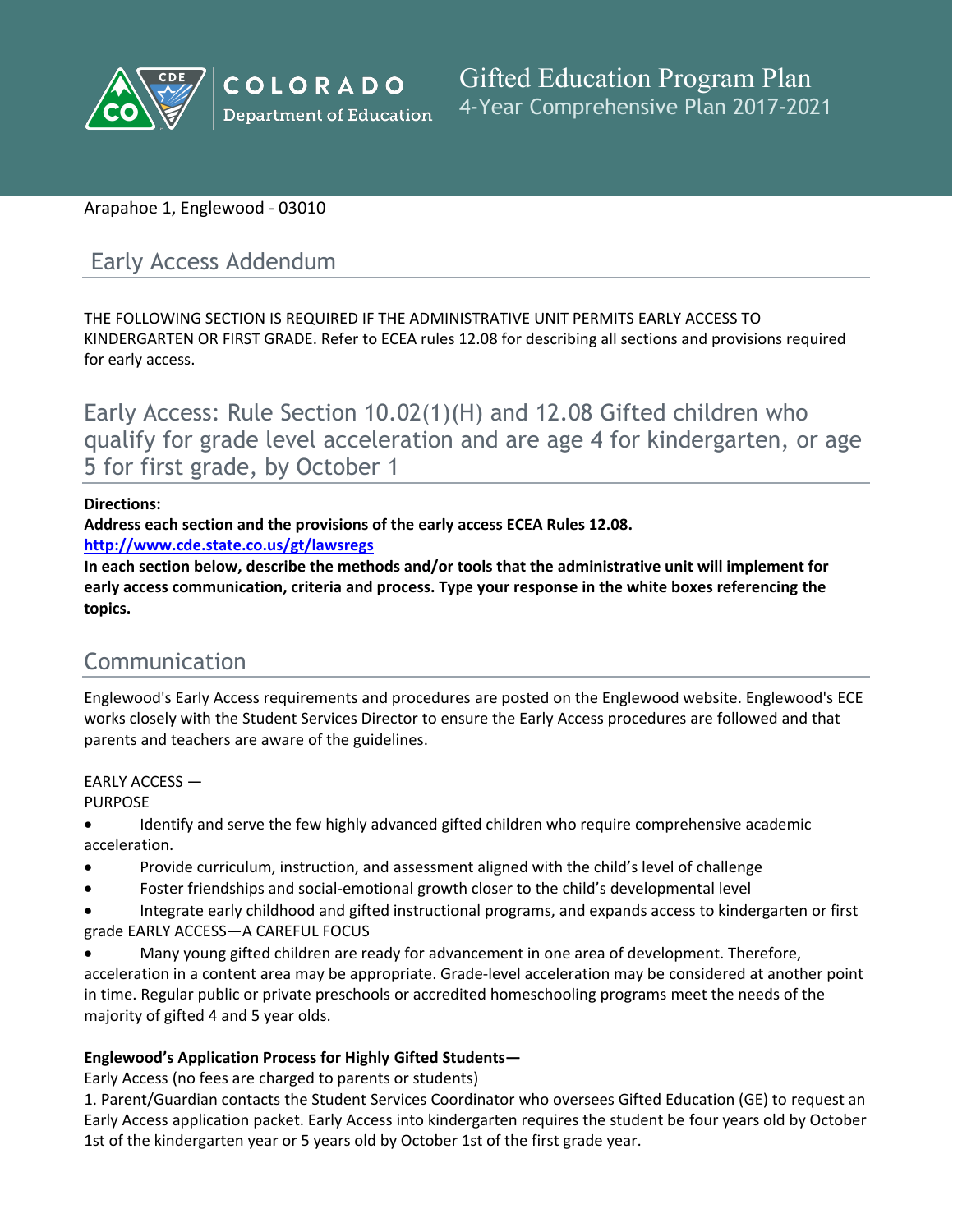

The parent must provide a copy of the birth certificate at the time of the application submission.

2. The parent/guardian must complete the entire application and schedule an appointment to return the application packet, along with a student portfolio to the Student Services Coordinator during the window of January 1st--April 1st in order to be considered for Early access for the following school year.Late applications will not be accepted after the deadline without school district approval. Child must accompany the parent or guardian who is submitting the application. The child will take screener to determine if s/he should move forward in the Early Access Process

3. A completed application must include the following: Initial Application completed and signed- -Application Copy of child's birth certificate. Child must be 4 the first of October of kindergarten, or 5 the first of October of first grade. Proof of residence. The child must be living within the Englewood school district boundaries. A letter of request by legal parent(s)/ guardian(s) stating why you believe Early Access is appropriate for your child. Include any explanations and/or examples that give evidence of your child's highly gifted abilities. Any previous private/public school assessment data if applicable (application packet) Kingore Observation Scale completed by parent/guardian (application packet) Scale for Identifying Gifted Students (SIGS) must be completed (application packet) Any other supporting anecdotal information (letters of recommendation from teachers, coaches, or mentors; report cards or evaluations; examples of observable behaviors). Student portfolio of work.

4. A student portfolio of work must include artifacts that the child has completed within the past year including dates of completion. Examples include:

- Understanding of number sense phonemic and phonological awareness
- Knowledge and understanding of mathematical concepts such as, geometric shapes, problem solving, measurement, reasoning, estimation, and computation
- Examples of writing from various genres and for multiple purposes Evidence of reading ability Evidence of student interests
- Samples of student drawings/artwork
- Any other items the parent deems appropriate

5. Upon completion and submission of the application and student portfolio, the child will be administered a screener determining if the child will move forward in the Early Access process. If a child is identified as a potential candidate for Englewood's Gifted Education Program the child will move forward in the identification process. A team of educators with a deep understanding of gifted education, early childhood development, and basic early literacy skills will evaluate the applicant, screener, and portfolio. Based upon the subjective and objective review, the Gifted Education Committee will determine if the child is an appropriate candidate for the next level of the Early Access process. If it is determined that the child is not a candidate for further testing, the gifted education team will inform the parents of their decision.

6. The following procedures will occur for students moving to this stage of the identification process. Principal of the receiving school will be contacted Student is observed by a member of the Early Access educator team (if applicable)

- The school psychologist will administer a cognitive measure. (last step in assessing)
- Englewood's Student Services Coordinator will administer a content- based measure in the content areas of math and reading.
- Gifted Education Committee will assemble to complete the Iowa Acceleration Scale to include examination of testing data

• Gifted Education Committee will collaboratively determine if the child is an appropriate candidate for Early Access into kindergarten or first grade. Parents will be notified of the committee's decision within 60 days. 7. Non-acceptance: When a child is not accepted into the Early Access Program no additional application for Early Access will be accepted or considered at any other Englewood schools. Student files are transferred to the appropriate Englewood school receiving school for instructional programming for the following school year and grade. All testing materials and results become the property of Englewood Schools.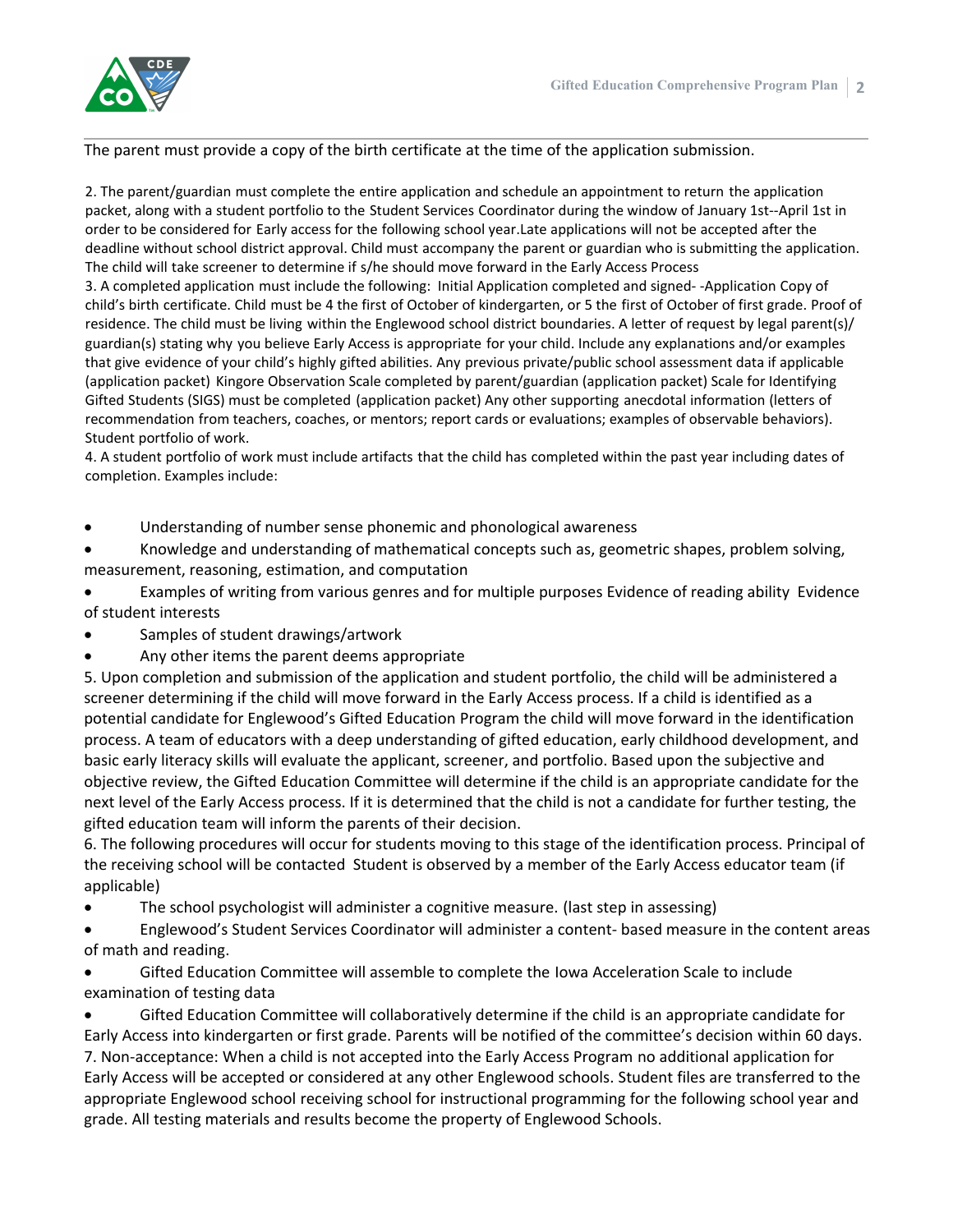

8. Dispute Resolution 12.02 (E) (V): If a parent/guardian chooses to dispute the decision of the Early Access team, the parent/guardian must initiate an appeal process. The parent/guardian must notify the Englewood Gifted Education Committee and request the appeal process form by June 1st. The Student Services Coordinator will inform the Gifted Education Committee of the need to review the data relative to the decision made to deny Early Access. It is permissible for the parent/guardian to provide additional information to support an Early Access decision. If Early Access is denied, no further appeal or application will be accepted at any facility within the district.

Professional Development is provided to the pre-school, general and gifted education personnel, instructional coaches, gifted liaisons. and principals by the student services coordinator. During early release Fridays, PLCs, district Administrative Council meetings, monthly coaching meetings, and after school gifted education classes. Through surveys to various stakeholders, the professional development opportunities will be personalized for teachers, departments, and stakeholders.

# Criteria

## **Aptitude:**

## **97th percentile or above on norm referenced cognitive assessment (Aptitude)**

Englewood uses:

- Cognitive Abilities Test 7, CogAT7
- Naglieri Nonverbal Ability Test, Second Edition (NNAT2)
- Differential Ability Scales-II (DAS-II)
- Kaufman Assessment Battery for Children, Second Edition (KABC-II)
- Woodcock Johnson Tests of Cognitive Abilities, Fourth Edition Brief Intellectual Ability
- Wechsler Preschool and Primary Scale of Intelligence, Fourth Edition (WPPSI-IV)

## **Achievement:**

## **97th percentile or above on a norm referenced achievement test for reading, math and writing**

- Wechsler Individual Achievement Test, Third Edition
- Woodcock-Johnson IV

## **Performance:**

#### **Performance and Demonstrated ability two or more years above same age peers**

- Gifted Evaluation Scales (GES)
- Scales for Identifying Gifted Students (SIGS)
- Kingore Observation Inventory, 4th Edition (KOI)
- Work Sampling via classroom performance or student portfolio

## **Readiness, social behavior and motivation:**

## **Behavior Standardized instruments to determine indicators of readiness**

Teaching Strategies Gold Birth - K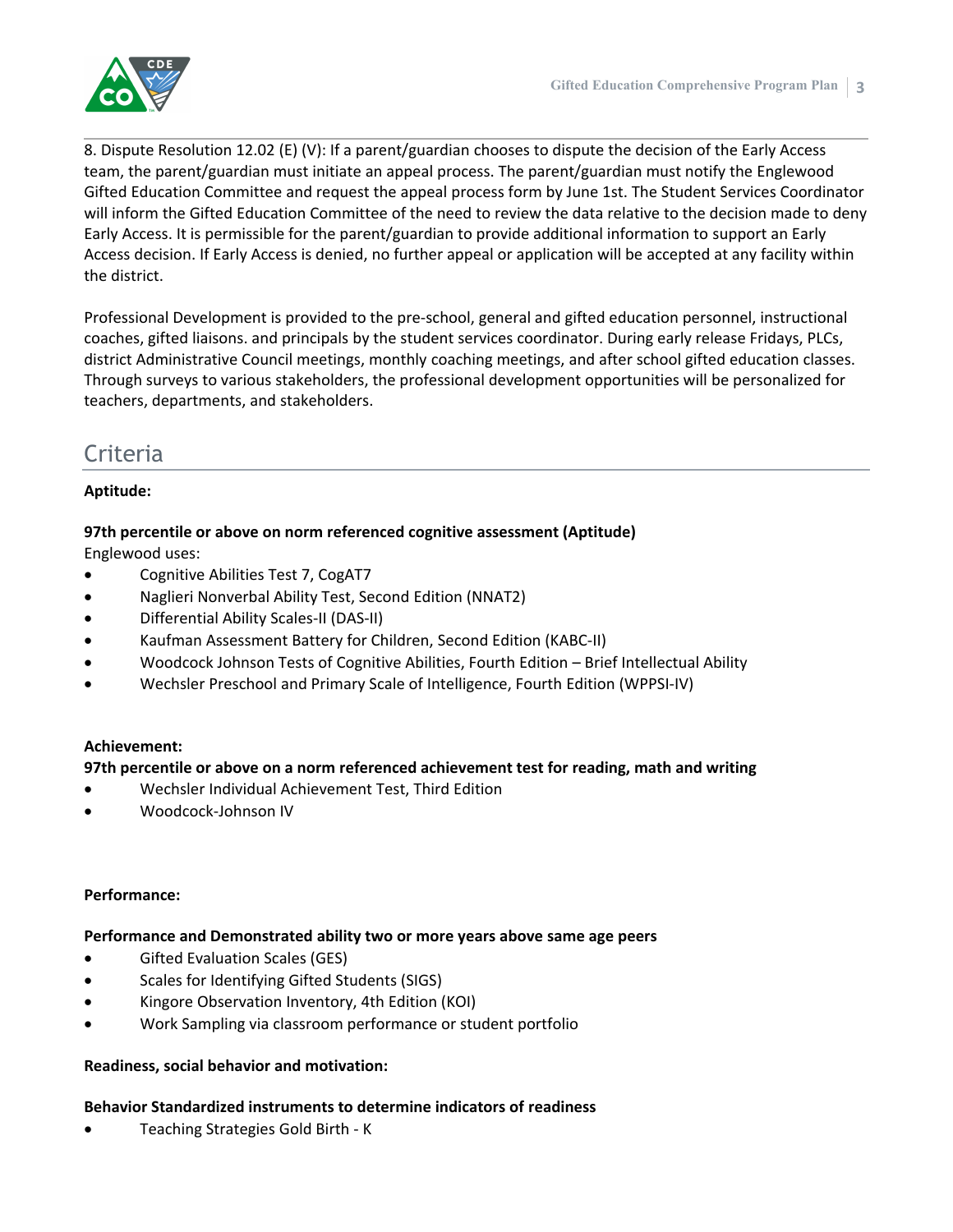

- Teaching Strategies Gold Survey Kindergarten Entry Assessment
- Iowa Acceleration Scales, Third Edition

#### **Support system:**

 Explain the support system that will assist the child during year one of transition into early access. How will parents, teachers, school administrators and the learning environment contribute to a positive support system? How will the transition goal be monitored? In what ways will parents, teachers, and the child communicate about progress?

The early access student and parents will meet with the current pre-school teacher (if applicable), the kindergarten or first grade teacher, and the student services coordinator prior to the beginning of the school year. The transitional, academic, and affective goals will be developed as a team. The student's teacher will monitor the student's performance at least every five weeks during the student's first year of early access. The monitoring process is based on the Advanced Learning Plan and performance reports shared with the parents and child.

The school psychologist and gifted liaison will work closely with the family, classroom teacher, student, and student services coordinator to ensure that the transition is going well. Open communication will be occur through: ALP updates and comments, emails, face to face meetings, phone calls, conferences with parents and students, and progress reports and report cards.

## Process

#### **Timelines:**

Early Access applications are due by April 1st for the following school year. The Early Access applications and forms are posted on the Englewood website. The student services coordinator works with the family and teachers to ensure a determination is made within 60 days. If a referral comes in after April 1, the student services coordinator will work with the family and teachers under a modified timeline. In order to be considered for early access, kindergarteners must be 4 by october 1 and first graders must be 5 by October 1. The time lines are posted on the Englewood website. Once a determination is made, the family will receive a letter informing them of the decision and the rationale behind it. The ALP must be created and signed by all stakeholders by September 30th. The teacher and gifted liaison will work in collaboration with the student services coordinator to complete this. If the data to foster their strengths and talent areas.

#### **Personnel:**

The GE coordinator and district psychologists will be working with potential early access students and their families. The GAC and GE committee will consider the body of evidence and the overall functionality of the early access process. The student services coordinator will support the classroom teacher and gifted liaison as they develop, implement, and progress monitor the early access ALP. The ALP must be monitored every 5 weeks and the teacher will be supported with included the essential details to document growth and achievement toward both academic and affective goals.

#### Qualifications:

- The psychologist is qualified to administer and interpret cognitive tests.
- The student services coordinator has a gifted education endorsement.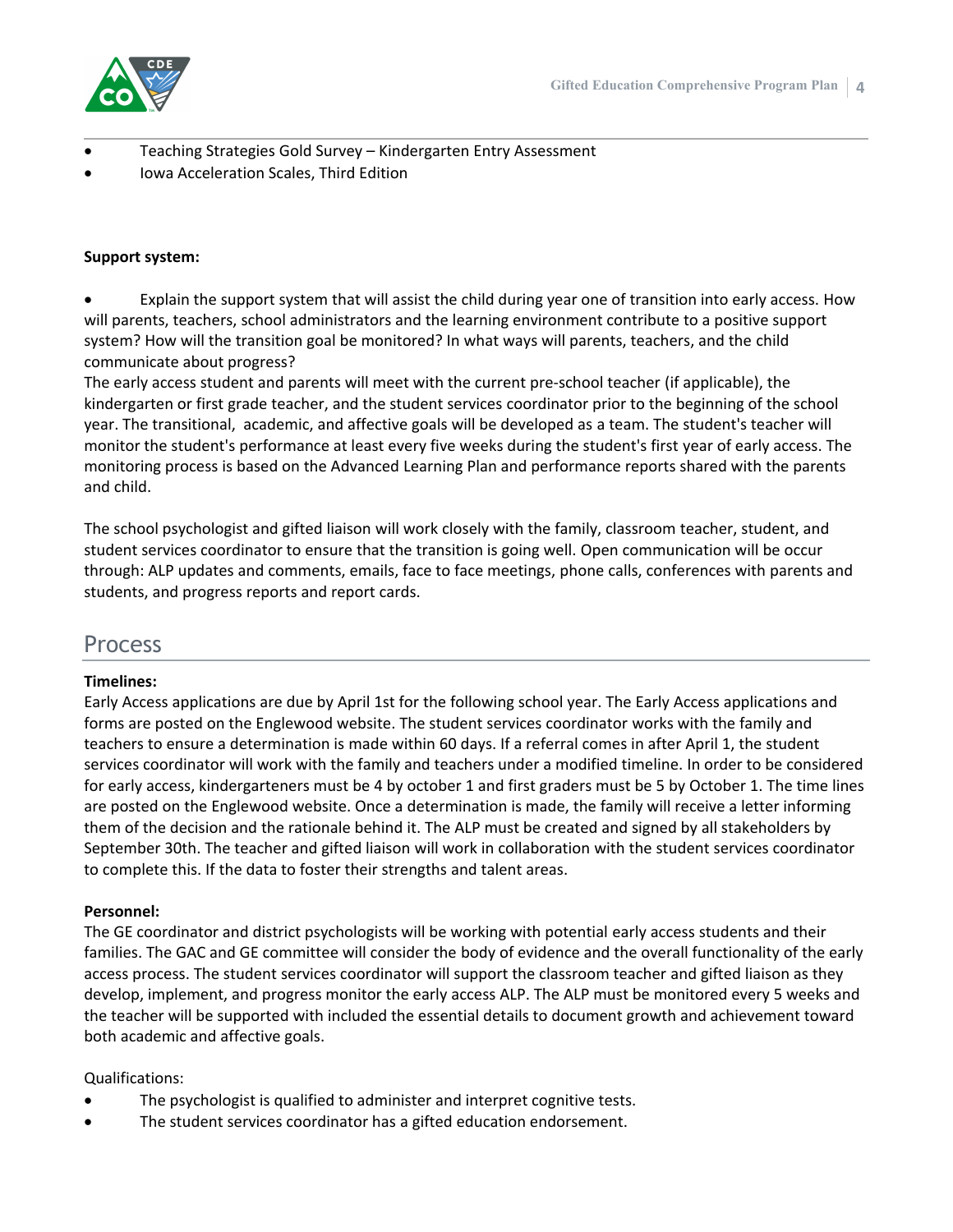

 The ECE director is endorsed and experienced with highly gifted students and supports the early access process through being a member on the GE committee

## **Evaluation:**

Program Evaluation:

 Surveys to parents, students, and teachers focused on gifted programming, communication, parental involvement, student engagement, and student growth.

Program documents-annual review of the early access program documents.

Student pre-post assessments and/or student products, portfolios, etc.

 The GE committee continually reflects and refines this process by analyzing the experience of each early access application for ways to enhance and improve it for teachers, students, parents, and schools. Early Access Evaluation and the Screening of the Portfolio:

 Parents will complete a Kingore Observation Inventory on their child and compile a portfolio. The portfolio includes: the early access application, contact information, birth certificate, previous assessment, student work samples in all content areas, letters and assessments from previous and current teachers, and letters of recommendation.

- Teacher/s will complete a Kingore Observation Inventory on the student
- Parents will provide evidence of a need for early access; work samples and data from previous schooling
- Current teacher (if in pre-school) will provide data, work samples, and other forms of evidence showing that the child is a candidate for early access.

 The student services coordinator accepts the portfolio and works wit the early access and GE committee to review the contents

If the initial portfolio shows evidence of a potential early access student, the student services

coordinator will conduct testing. The testing will include; achievement, aptitude, performance, and behavior. The student must be at or above the 97th percentile in all areas.

 Once the assessment data is collected, the student services coordinator, the GE committee and the early access committee will make a decision.

Parents will be notified of the decision via a determination letter.

 If the child is not granted early access, the information collected will be sent to the child's current school for use with programming. A child can be identified as gifted during this process.

 Englewood has a process for disputes: the parents can reject the decision and bring the application to the student services coordinator and early access committee for an additional review. At this point the student services coordinator will confer with the Metro area gifted regional consultant. If after the second review the team still comes to the same decision of not accepted as an early access student, the decision is final. The ALP development process:

 Pre-school teacher (if applicable), early access teacher, parents, psychologist, and principal collaborate to create the ALP

- The ALP includes transitional, academic, and affective goals
- The ALP clearly states grade acceleration
- The ALP is completed by September 30th
- The ALP is progress monitored every 5 weeks during the first year